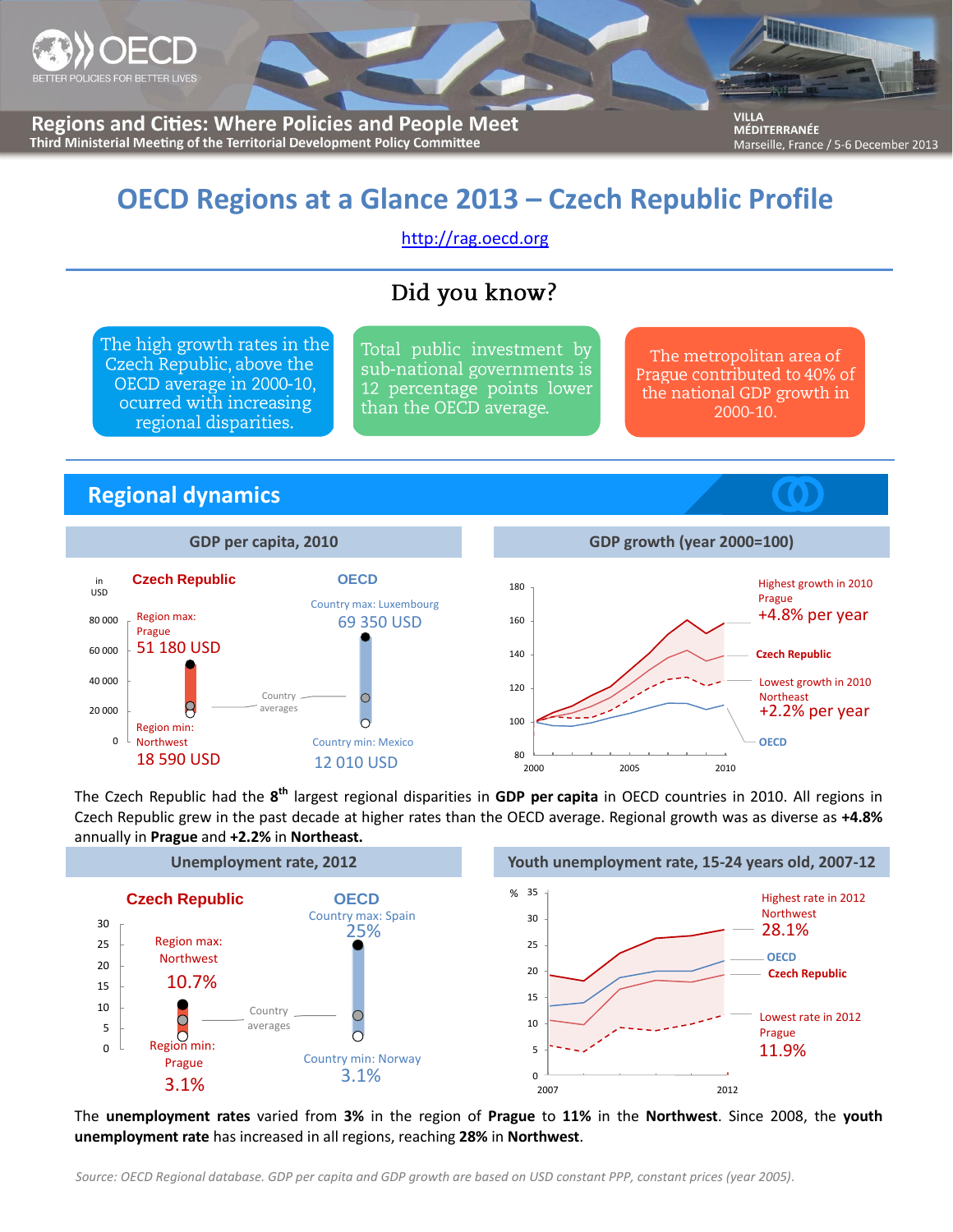## **Regional dynamics**



**How do the richest and poorest regions fare on social and environmental dimensions?**

*How to read the graph: For each dimension, regions have been assigned values from 0 to 10 based on their rank among all OECD regions and on the latest available data: 10 is the best performance and 0 is the lowest. The OECD median region is equal to 5. The more the radar graph is covered, the better the performance of the region among OECD regions.*

The region of Prague fares better than the OECD median region for labour, environment and education. In contrast, Northwest, the Czech region with the lowest GDP per capita, ranks below the median region in all dimensions.

| <b>Dimensions</b> | <b>Indicators</b>                                         | <b>Prague</b> | <b>Northwest</b> | Czech<br><b>Republic</b> | <b>OECD</b> average |
|-------------------|-----------------------------------------------------------|---------------|------------------|--------------------------|---------------------|
| Income            | Household income per capita,<br>2010 (USD PPP per capita) | 15489         | 10 442           | 11 647                   | 18775               |
| Labour            | Unemployment rate, 2012 (%)                               | 3.1           | 10.7             | 7.0                      | 8.1                 |
| Education         | Share of work force with tertiary<br>education, 2012 (%)  | 38.6          | 12.6             | 20.1                     | 28.4                |
| Health            | Life expectancy, 2010 (years)                             | 79.4          | 75.8             | 77.7                     | 79.8                |
| Environment       | $CO2$ per capita, 2008 (tonnes per<br>person)             | 7.1           | 39.5             | 12.1                     | 10.7                |
| Innovation        | No. of patents per million people,<br>2010                | 25.5          | 2.3              | 12.3                     | 108.8               |

*Source: OECD Regional database. Household disposable income per capita data are based on USD constant PPP, constant prices (year 2005). Note: OECD regions refer to the first administrative tier of sub-national government; the Czech Republic is composed by 8 regions.*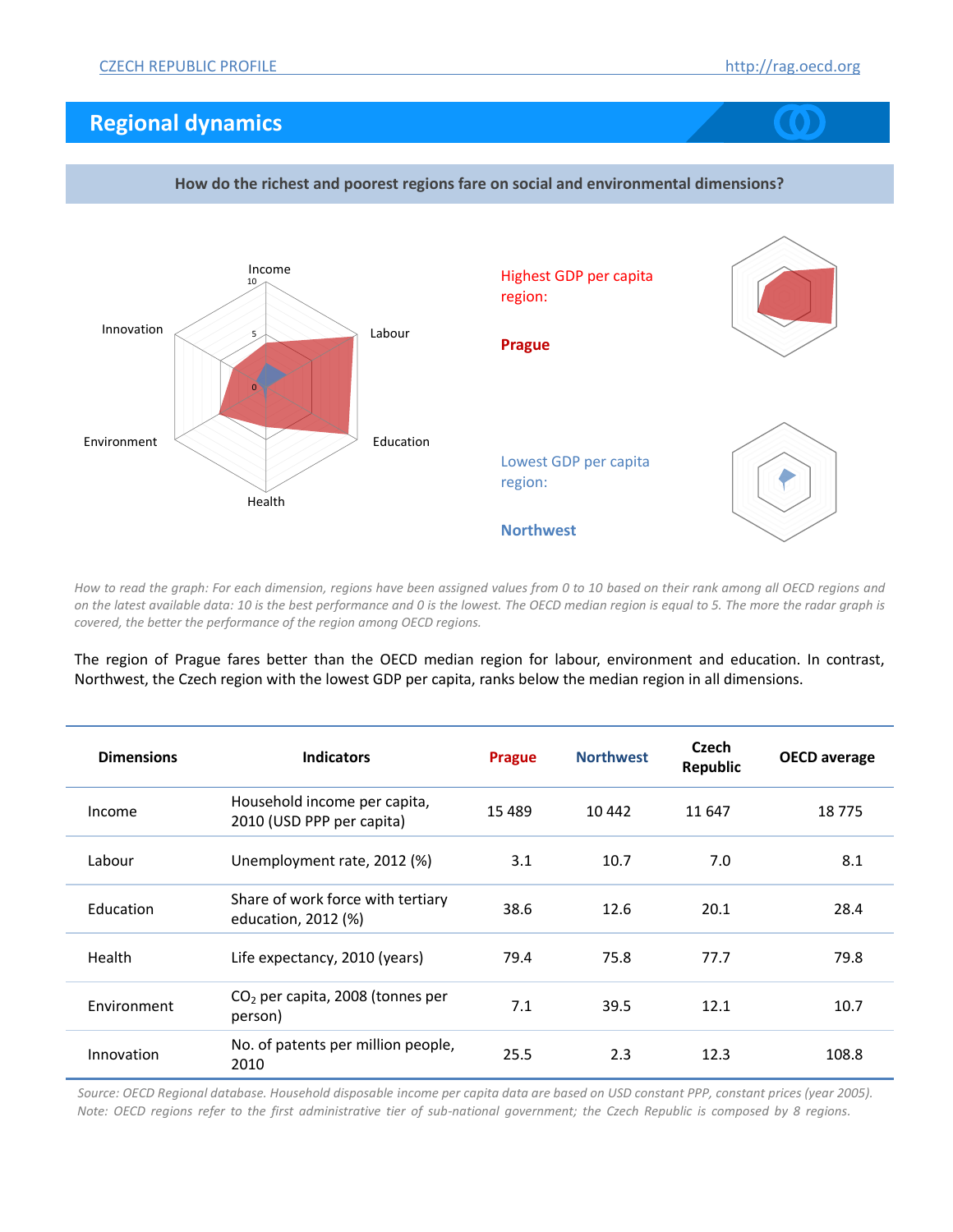## **Sub-national government finance**



In Czech Republic **60%** of the **total public investment** was carried out by sub-national governments (SNG) compared to **72%** in the **OECD area**. SNG investment has increased in Czech Republic from **USD 457 per capita** in 2007 to **USD 481 per capita** in 2012.



**USD 2 722 USD 6 173 Sub-national expenditure per capita:**

Sub-national government expenditure accounts for **23%** of the **total public expenditure** and **10%** of **GDP** in the Czech Republic, compared to 40% and 17% respectively, in the OECD area. It corresponds to **USD 2 722 per capita** and USD 6 173 in the OECD area. Education and economic affairs are the two largest spending items for SNGs in the Czech Republic: together they represent **52%** of sub-national expenditure compared to **41%** in the **OECD area**.

*Source: OECD National Accounts database.*